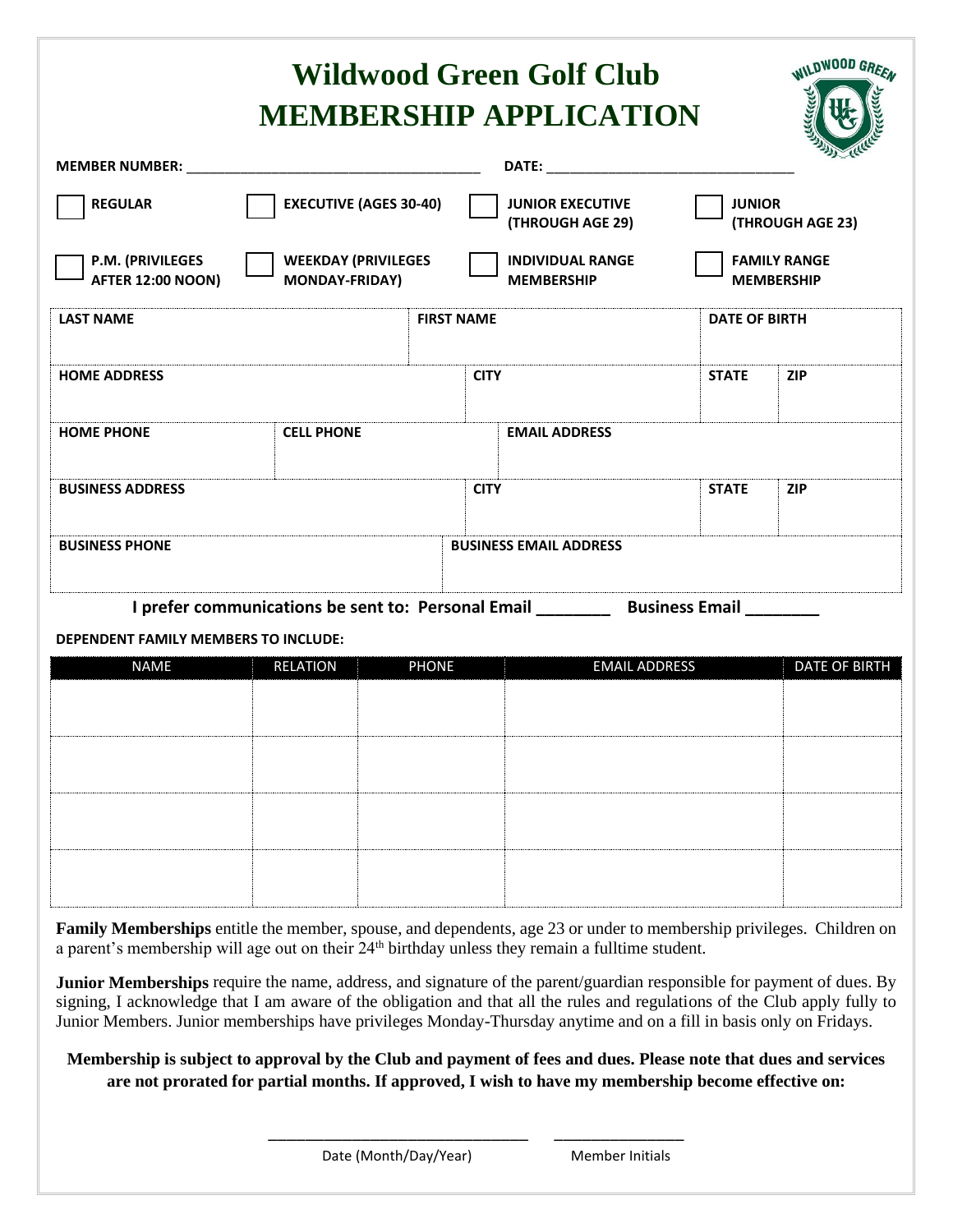#### **COMMUNICATIONS AND STATEMENTS**

If this application is not approved by the Club, all funds deposited herewith shall be immediately refunded. It is agreed that I may resign from the Club by giving thirty (30) days advance written notice to the Club and by paying all dues and other charges for which I may be liable, and I shall not thereafter be subject to any further dues or charges.

#### **AREAS OF INTEREST – PLEASE CHECK ALL THAT APPLY**

| <b>WILDFLOWERS</b>                 | <b>WILDOATS</b>       | <b>GAGGLE MEN'S GROUP</b>            | <b>IMEN'S GOLF ASSOCIATION</b>       |
|------------------------------------|-----------------------|--------------------------------------|--------------------------------------|
| <b>LESSONS</b>                     | <b>COUPLES GOLF</b>   | MEMBER-MEMBER(S)                     | <b>MEMBER-GUEST</b>                  |
| <b>GUEST DAY</b>                   | <b>SKINS DAY</b>      | <b>HOLIDAY/SOCIAL EVENTS</b>         | <b>PGA POOLS &amp; RAFFLES</b>       |
| <b>CLUB REPAIR</b>                 | <b>PGA JR. LEAGUE</b> | OP 36 JR. PROGRAM                    | <b>PHYSICAL &amp; SPORTS THERAPY</b> |
| <b>WOLFPACK JUNIOR SUMMER CAMP</b> |                       | <b>35 YEARS &amp; YOUNGER LEAGUE</b> |                                      |

#### **RULES AND REGULATIONS**

As a member, I agree to conform to and be bound by the rules and regulations of the Club and understand they may be amended from time to time. Any rules violations are subject to membership revocation without refund. I understand that as a member of the Club my membership is non-assessable and that I am assuming no liabilities whatsoever in connection with my membership other than the payment of the initiation fee, applicable membership dues and charges incurred by me, my family and guests in the use of the Club and that such membership does not confer upon me any ownership of the Club property or assets.

| <b>OFFICE USE ONLY</b>                                                                  |                                                       |                                                                                                                                                                                                                               |  |          |  |  |  |
|-----------------------------------------------------------------------------------------|-------------------------------------------------------|-------------------------------------------------------------------------------------------------------------------------------------------------------------------------------------------------------------------------------|--|----------|--|--|--|
|                                                                                         |                                                       | Accepted Denied                                                                                                                                                                                                               |  |          |  |  |  |
|                                                                                         |                                                       | Today's Date: Signed: Signed: Signed: Signed: Signed: Signed: Signed: Signed: Signed: Signed: Signed: Signed: Signed: Signed: Signed: Signed: Signed: Signed: Signed: Signed: Signed: Signed: Signed: Signed: Signed: Signed: |  |          |  |  |  |
|                                                                                         | SIGN UP FOR AUTOMATIC CREDIT CARD DRAFTING            |                                                                                                                                                                                                                               |  |          |  |  |  |
| Credit Card Authorization _______ MasterCard _______ Visa _______ Discover _______ Amex |                                                       |                                                                                                                                                                                                                               |  |          |  |  |  |
| <b>Account Number:</b>                                                                  | $\overline{\phantom{a}}$ (                            |                                                                                                                                                                                                                               |  | CSV code |  |  |  |
| Expiration Date: Print Name on Card:                                                    |                                                       |                                                                                                                                                                                                                               |  |          |  |  |  |
| Signature:                                                                              |                                                       |                                                                                                                                                                                                                               |  |          |  |  |  |
|                                                                                         | Bill the <b>Total Due</b> (Current Month's Dues) Only |                                                                                                                                                                                                                               |  |          |  |  |  |

automatic credit card billing.